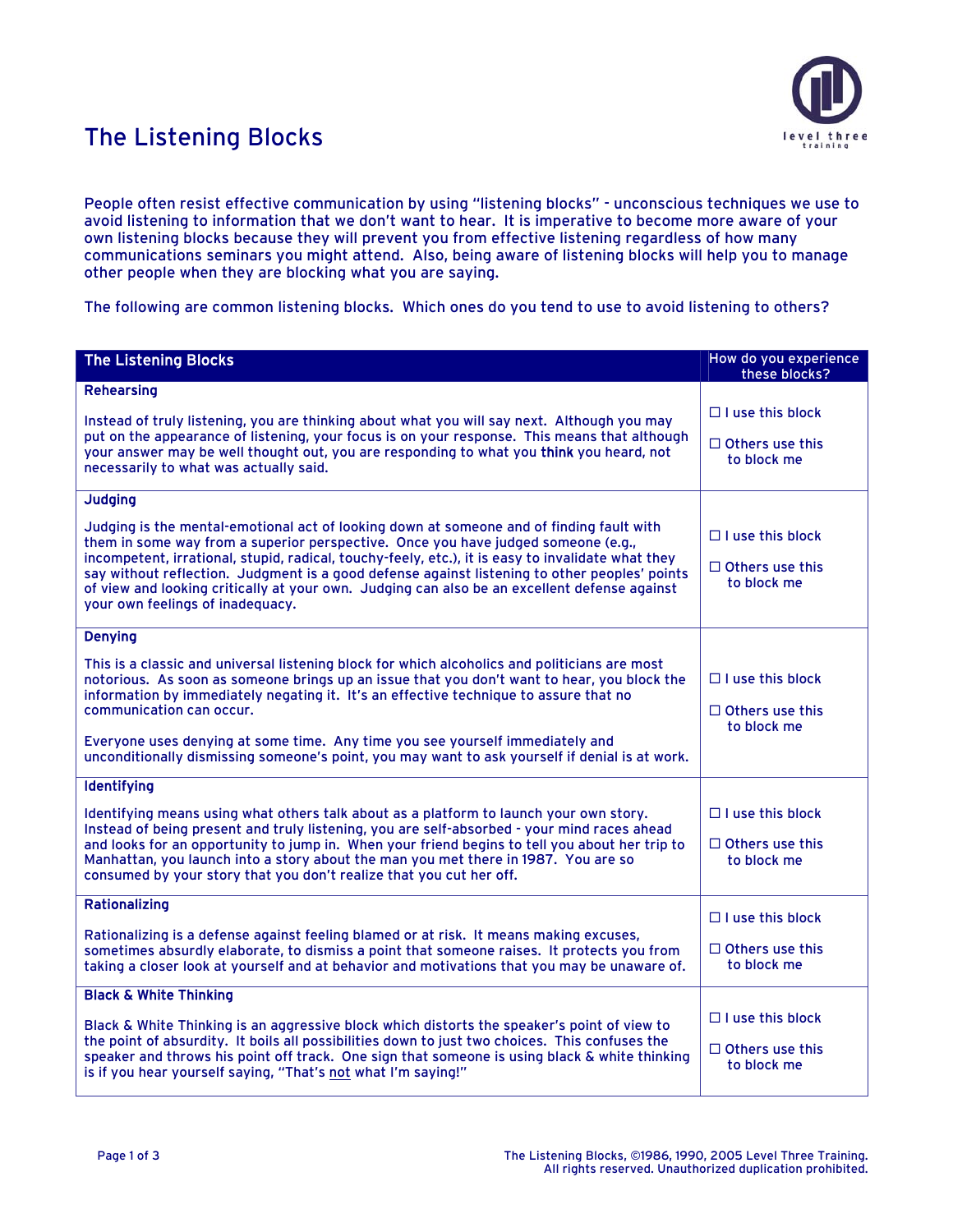## The Listening Blocks



| <b>The Listening Blocks</b>                                                                                                                                                                                                                                                                                                                                                                                                                                                                                                                                                                                                                                                                      | How do you experience<br>these blocks?                           |
|--------------------------------------------------------------------------------------------------------------------------------------------------------------------------------------------------------------------------------------------------------------------------------------------------------------------------------------------------------------------------------------------------------------------------------------------------------------------------------------------------------------------------------------------------------------------------------------------------------------------------------------------------------------------------------------------------|------------------------------------------------------------------|
| <b>Minimizing</b>                                                                                                                                                                                                                                                                                                                                                                                                                                                                                                                                                                                                                                                                                |                                                                  |
| Minimizing is a subtle and effective form of denial, which has become quite popular. It is a<br>technique by which one literally minimizes the speaker's point of view. Although it can be<br>done in a subtle way, with a tone of "positive thinking" so that the speaker hardly notices<br>it, it is nonetheless a form of invalidation. One example of minimizing would be: "I think<br>you're overreacting"                                                                                                                                                                                                                                                                                  | $\Box$ I use this block<br>$\Box$ Others use this<br>to block me |
| <b>Advising</b>                                                                                                                                                                                                                                                                                                                                                                                                                                                                                                                                                                                                                                                                                  |                                                                  |
| Instead of listening, you like to "help" by giving advice. Sometimes this is done in an<br>important and superior manner leaving the other person feeling not listened to, even put<br>down. Even if there is no superior manner, you may tend to give advice too quickly. You<br>don't understand what advice is needed because you haven't listened! Generally, listen<br>thoroughly, and ask permission before giving advice.                                                                                                                                                                                                                                                                 | $\Box$ I use this block<br>$\Box$ Others use this<br>to block me |
| <b>Sparring</b>                                                                                                                                                                                                                                                                                                                                                                                                                                                                                                                                                                                                                                                                                  |                                                                  |
| Sparring means that you seem to enjoy arguing and debating. Your real intention is not to<br>communicate, synthesize, or learn from the other. Instead, you value the process of<br>arguing, defending your point of view, and pushing it on to others. You may even tell<br>people that, "I like to argue." Unfortunately, you don't realize that other people may not<br>share your pleasure. They find your debating uncomfortable and would prefer mutual<br>listening over verbal sparring.<br>To avoid sparring, actively listen: repeat back what you have heard and acknowledge the<br>point instead of immediately disagreeing. Then you can present your alternative point of<br>view. | $\Box$ I use this block<br>$\Box$ Others use this<br>to block me |
| <b>Being Right</b>                                                                                                                                                                                                                                                                                                                                                                                                                                                                                                                                                                                                                                                                               |                                                                  |
| Being right is a cousin of sparring. It means that your sense of self-esteem depends upon<br>your point of view being "right," as if there were always only a "right" and "wrong." It is<br>an effective defense against looking at yourself - your beliefs, politics, behaviors, and<br>feelings. You won't listen to criticism; you won't take feedback; you block out alternative<br>points of view. Since you can't hear such information, you can't effectively grow and<br>adapt.                                                                                                                                                                                                          | $\Box$ I use this block<br>$\Box$ Others use this<br>to block me |
| <b>Derailing</b>                                                                                                                                                                                                                                                                                                                                                                                                                                                                                                                                                                                                                                                                                 |                                                                  |
| Derailing means avoiding a topic by abruptly changing the subject on the other person. It<br>is a verbal technique used to avoid subjects you are uncomfortable with. An effective form<br>of derailment is to "laugh off" a topic with a joke. This is a hard technique to counter<br>without being accused of being "too sensitive."<br>Derailment is a good technique to keep people at a distance and to avoid your own feeling<br>of discomfort for the given subject.                                                                                                                                                                                                                      | $\Box$ I use this block<br>$\Box$ Others use this<br>to block me |
| <b>Nitpicking</b>                                                                                                                                                                                                                                                                                                                                                                                                                                                                                                                                                                                                                                                                                |                                                                  |
| This is the block of picking some small aspect of the other person's presentation and<br>finding fault with it so as to obscure the overall message. Nitpicking often takes on an<br>excessively intellectual quality that is especially counter-productive when the topic has<br>non-intellectual dimensions to it.                                                                                                                                                                                                                                                                                                                                                                             | $\Box$ I use this block<br>$\Box$ Others use this<br>to block me |